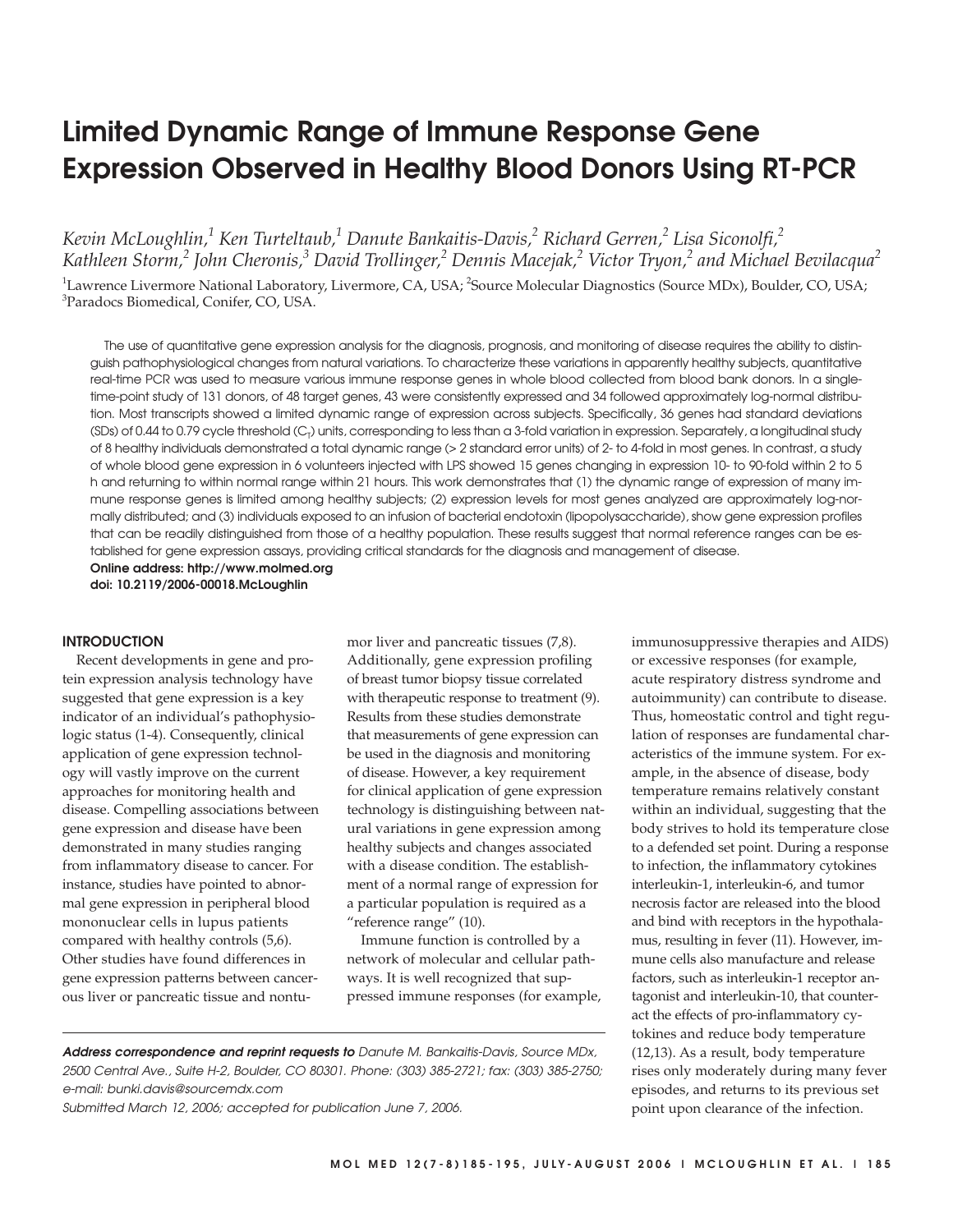This and other evidence (14) imply that inflammatory/immune genes may be tightly regulated. It is further hypothesized that immune system homeostasis would be reflected in a narrow range of expression levels or set points for key molecules in these pathways among healthy subjects.

In certain gene expression studies, reproducible patterns in subsets of genes have been noted in normal tissues (15- 18). The majority of these studies have used microarrays to explore the patterns of expression in isolated blood cell fractions (15,18) or other target tissues, including retina (16) and skin (17). Some studies (16,19) have used replicate arrays to assess the relative contributions of technical and biological factors to the overall variation in measurement values. The results show interindividual variation for gene expression, as well as variation over time within an individual. In addition, gene expression can be sensitive to sources of technical variability, such as time after phlebotomy and method of RNA isolation (20-23). Even within a platform, such as microarray, considerable divergence is reported (24).

In recent years, quantitative real-time (QRT) PCR has emerged as an effective and reproducible tool for transcript analysis (25). It measures relative abundances through PCR-based synthesis of target gene amplicons and activation of targetspecific fluorescent probes. The amount of fluorescence generated during the exponential amplification phase provides robust comparative abundance measurements for different amplicons in the same or different wells (25). Whole blood contains representative populations of all the mature cells of the immune system as well as secretory proteins associated with cellular communications (26). The earliest observable changes of cellular immune activity are altered levels of gene expression within the various immune cell types (27). Therefore, QRT-PCR can be an effective technology for reproducibly quantifying gene expression in whole blood.

In studies reported here, we explored the variation among apparently healthy blood bank donors in the expression of a set of genes involved in immune responses. QRT-PCR was used to measure immune-related gene expression in whole blood samples, using procedures designed to sustain a high level of precision (repeatability and reproducibility). We tested the observed distribution of values to determine if it was consistent with sampling from a log-normal distribution, as has been asserted for many genes (28,29), and computed maximum likelihood estimates for the parameters of this distribution. We used statistical models to estimate the contributions of gender, age, and ethnicity to the overall differences in expression among subjects. By performing replicate measurements on longitudinal samples from a group of 8 donors, we computed relative proportions of variance arising from technical, temporal, and intersubject variability. Finally, to obtain limits for the dynamic range of expression achievable with a strong inflammatory stimulus, we performed time-course measurements for several immune response genes in a group of healthy volunteers challenged with an infusion of the bacterial endotoxin lipopolysaccharide (LPS).

## **MATERIALS AND METHODS**

#### **Donor Selection**

Single-time-point blood samples from 131 blood donors satisfying American Red Cross blood bank standards (30) were obtained from 3 individual donor centers operated by Bonfils Blood Center, Denver, CO, USA. The samples were drawn on 3 different days over a 3 month period. Subject ages ranged from 22 to 69 years, with a median age of 44 years; age was not recorded for 61 subjects. Women ( $n = 64$ ) and men ( $n = 67$ ) were represented in about equal numbers. Ethnicity was reported as white/ non-Hispanic for 109 subjects, Hispanic for 19, African-American for 2, and Asian/Pacific Islander for 1. No subjects in this study showed overt signs of disease that would make them ineligible to donate blood under American Red Cross standards. Because we cannot rule out undetected disease in the subjects, however, we refer to them as "apparently healthy" (18).

In addition, longitudinal samples were drawn from 8 volunteers (3 women, 5 men, age range 23 to 50 years) from the Denver area. Samples were collected from these donors approximately once per month for 6 to 8 months, yielding a total of 58 samples.

Samples from the blood donor subjects were collected under Western Institutional Review Board Study No. 20010324. The studies were also reviewed by the Lawrence Livermore National Laboratory Institutional Review Board. Written informed consent was obtained from all volunteers.

In a separate study, 6 healthy volunteers were injected intravenously over 1 min with a single dose (30 units/kg) of Gram-negative bacterial LPS, according to an approved protocol at Guys Hospital, London, UK. Blood samples were drawn and assayed before the LPS injection (0 h) and 2 and 5 h after LPS injection. Additional blood samples from 3 of 6 subjects (adult male volunteers who signed an informed consent form) were drawn and assayed 21 h after LPS injection. Medical history, physical examination, routine laboratory examination, and electrocardiogram were all normal. Subjects did not use any medication or have any significant illness within 8 weeks of the study.

## **Sample Handling, Purification of RNA, and Preparation of cDNA**

Blood was collected from study subjects by standard phlebotomy methods using a 21-gauge butterfly needle and PAXgene Blood RNA Tubes (no. 762115; Qiagen, Valencia, CA, USA) to stabilize messenger RNA (mRNA) against degradation and prevent induction of new mRNA expression (23). Samples were gently mixed by inversion and sat at room temperature for 2 to 24 h to ensure complete nucleic acid stabilization. Samples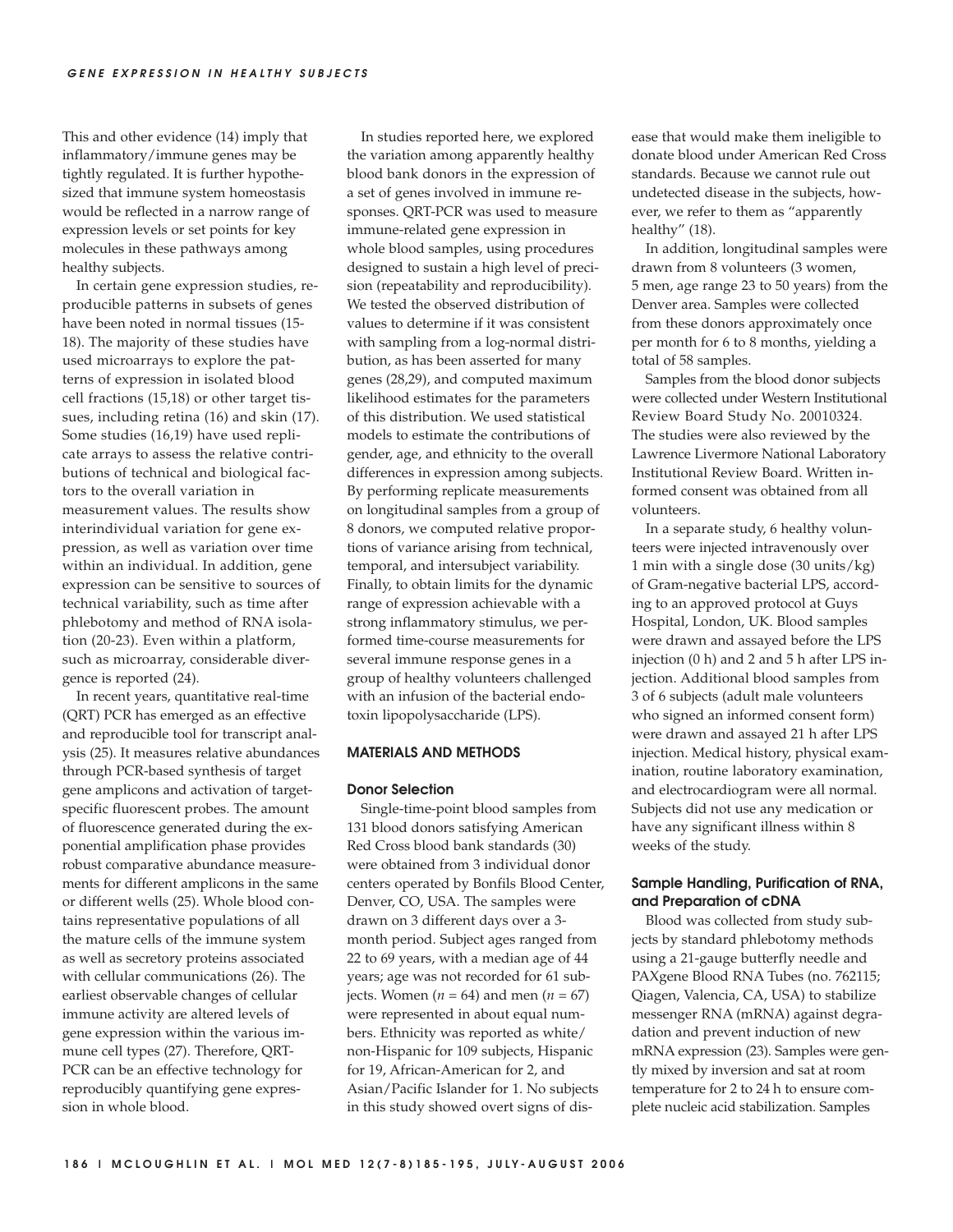were then frozen at –70 °C and batchshipped on dry ice in compliance with International Air Transport Association (IATA) shipping regulations.

Total RNA from PAXgene Blood RNA samples was extracted within 30 days of collection using the PAXgene Blood RNA Kit (no. 762134; Qiagen). RNA samples were treated with RNase-free DNase I (no. 79254; Qiagen) for digestion of contaminating genomic DNA, using manufacturer-recommended protocols during the purification process. Purified RNA samples were placed at -80 °C for longterm storage.

First-strand cDNA was synthesized with random hexamer primers using TaqMan Reverse Transcription reagents (N808-0234; Applied Biosystems, Foster City, CA, USA). Approximately 250 ng RNA was added to a prepared reversetranscription reagent mixture consisting of PCR Buffer II, 1x; MgCl<sub>2</sub>, 5.5 mM; random hexamers, 2.5 μM; dNTP blend, 2 mM; RNase inhibitor, 40 units; and MultiScribe Reverse Transcriptase, 125 units. Samples were incubated at ambient temperature for 10 min with subsequent incubation at 37 °C for 60 min. After the 37 °C incubation, samples were incubated at 90 °C for 10 min and immediately chilled on ice. Newly synthesized cDNA samples were then placed at –80 °C for storage. Prior to QRT-PCR analysis, each cDNA sample was quality control tested for RNA quantity and quality of target genes using quantitative PCR analysis (QPCR; ABI Prism 7700 Sequence Detection System, Applied Biosystems, Foster City, CA, USA) of the 18S rRNA and β-actin.

## **QRT-PCR Analysis of Target Genes**

Primer/probe reagents were customdesigned to achieve 3 performance criteria: (1) single-gene specificity of amplification as tested by gel electrophoresis, (2) dilutional linearity of amplification performance over 2 orders of magnitude, and (3) optimal amplification efficiency of  $100 \pm 6\%$ , to yield a 2-fold change in transcript per  $C_T$  unit (31). Primer/probe

sets were designed to span 90 to 120 base pairs, optimized for robust amplification and specificity, minimization of secondary hybridization, and consistent performance. Quality control testing of reagents and manufactured plates ensured that amplification specificity and efficiency remained within established metrics during storage and new synthesis of nucleotides.

Amplification specificity was tested by QRT-PCR with a custom cDNA standard template of induced whole blood and cell lines. Specificity was determined by the size, number, and DNA sequence of the amplified product. The size and number of amplified products was determined by agarose gel electrophoresis. Amplified products were electrophoresed on a 4% agarose gel to visualize the number of DNA bands present. The molecular weight of each band was determined by comparison to known molecular weight markers (no. PR-G1741; Fisher Scientific, Hampton, NH, USA). The presence of a single DNA band of the correct size suggested specific amplification of the intended gene sequence. In certain cases, the amplified product DNA sequence was compared with the published sequence. Primer/probe amplification of genomic DNA was investigated using purified genomic DNA rather than cDNA as the template for QRT-PCR. The formation of primer dimers and spurious amplification was also investigated using DEPC water as a "no template" control for the QRT-PCR assay.

Amplification efficiency of a primer/ probe set was determined by a dilutional linearity assay, using 5 serial dilutions of the standard cDNA template and running PCR reactions on each dilution in replicates of 4. Two or more versions of each target gene primer/probe set were designed and tested to select for both amplification efficiency and specificity. Similarly, each new primer/probe reagent lot was monitored to ensure matched amplification specificity and efficiency to previous primer/probe reagent lots.

Target gene transcripts were analyzed by QRT-PCR for each cDNA preparation using 2× TaqMan Universal PCR Master Mix (no. 4305719; Applied Biosystems) and Source MDx's proprietary primerprobe sets. Reactions were run in sets of 4 replicates per gene (24 gene targets in a 96-well plate) on an ABI Prism 7700 Sequence Detection System. Each well also contained the specific primers and probe set to measure 18S rRNA as an internal control. The amount of cDNA template added to each reaction was held to a relatively narrow range, as determined by the cDNA quality control measurement of 18S RNA.

#### **Data Analysis**

The difference between the fluorescence  $C<sub>T</sub>$  for the target gene and the endogenous control (18S rRNA) is presented as a  $\Delta C_T$ value ( $C_T$  of target –  $C_T$  of control]. For reference, a  $\Delta C_T$  of 2 is approximately equivalent to a 4-fold change in the amount of the transcript. For example, at baseline, TGFβ may have a  $ΔC<sub>T</sub>$  value of 16; after treatment, that  $\Delta C_T$  value may increase to 18. This change represents a 2  $\Delta C$ <sub>T</sub> difference or a decrease of 75%  $(1/4)$ . The C<sub>T</sub> reporting system and estimation of relative gene expression are well described in the literature (32).

 $C<sub>T</sub>$  values above 37 were not used in the analysis, because they correspond to gene expression levels below the linear range of the assay. Values over this threshold were obtained for varying proportions of samples, depending on the gene and the study population examined. For the single-time-point samples, the mean and SD of the underlying  $\Delta C_{\rm T}$ distribution were inferred by maximum likelihood estimation (MLE), under the assumption of a normal distribution, for genes having up to 50% of their  $C_T$  values over the threshold. Distribution parameters and dynamic ranges were not computed for genes with more than 50% of  $C_T$  values greater than 37.

#### **Tests for Normality**

Because  $\Delta C_T$  values are roughly proportional to the logarithm of the corre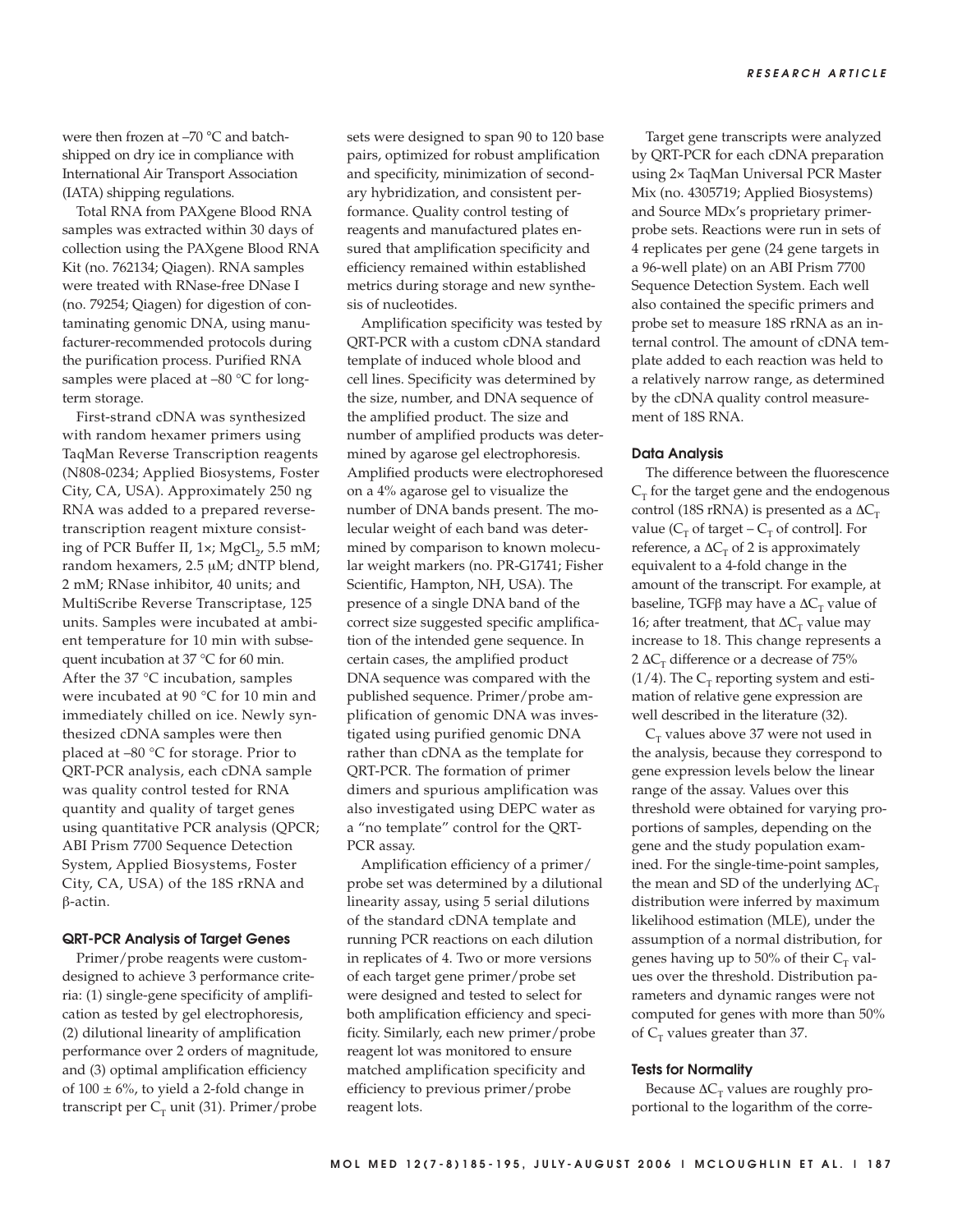sponding mRNA abundances, we used a combination of analytical methods to test  $\Delta C_T$  values for each gene for departures from normality.

The Anderson-Darling and Shapiro-Wilk tests were used to test the data against the null hypothesis that the observed values were sampled from a normal distribution, parameterized by the observed mean and standard error. These tests differ in their sensitivity to outliers and in the weight given to central versus outlying values. Smaller *P* values from these tests indicate rejection of the null hypothesis, i.e., deviation from normality.

We also generated plots of the quantiles of each gene's  $\Delta C_T$  values against the corresponding quantiles of a standard normal distribution (Q-Q normal plots), together with histograms and normal density curves, to graphically characterize their deviations from normality.

#### **Linear Mixed-Effect Model Analysis**

Previous reports on longitudinal gene expression data sets (16,19) suggest that, for many genes, expression levels in repeated samples from the same subject are relatively stable compared with interindividual differences, even when the repeat samples are separated by time periods of several weeks. To quantify the relative magnitudes of intersubject versus temporal and technical variability in apparently healthy, untreated subjects, we fitted a linear mixed-effects (LME) model to the longitudinal study data. In this data set, each  $\Delta C_T$  measurement was associated with a gene *g*, subject *i*, sample index *j*, and replicate *k*. An LME model for these data is described by equation 1:

$$
(\Delta C_{\rm T})_{gijk} = \alpha_g + u_{gi} + \beta_{gj} + v_{gij} + \varepsilon_{gijk} \tag{1}
$$

where  $\alpha_{\varphi}$  is an intercept term dependent on the gene only,  $u_{gi}$  is a random effect due to intersubject variability, β*gj* is a fixed effect due to systematic variations in processing affecting all samples drawn at the same time point,  $v_{\text{o}ij}$  is a random effect representing variability among samples from the same subject, and ε<sub>σijk</sub> is an error term encompassing all residual sources of variability between replicates. The random effects  $u_{gi}$ ,  $v_{gij}$  and  $\varepsilon_{gijk}$ are assumed to be normally distributed with mean zero and variances  $\sigma_{s}^2$ ,  $\sigma_{T}^2$ and  $\sigma_{\rm R}^2$  respectively. A restricted maximum likelihood (REML) algorithm (33) was used to fit the model parameters α*g*,  $\beta_{gi'} \sigma_{s'}^2 \sigma_{T'}^2$  and  $\sigma_{R}^2$  to the data.

In addition, it is useful to quantify the contributions to intersubject variability arising from subject characteristics such as sex, age, and ethnicity. All 3 of these parameters were recorded for 68 subjects in the single-time-point study. Expression data for these subjects was fitted to the LME model described by equation 2:

$$
(\Delta C_{T})_{gik} = \alpha_{g} + \beta_{g}(G_{i}, E_{i}) +
$$
  
\n
$$
\xi_{g}(G_{i}, E_{i})A_{i} + u_{gi} + \varepsilon_{gik}
$$
 (2)

where  $\alpha_{\sigma}$  is an intercept term dependent on the gene only,  $G_i$ ,  $A_i$ , and  $E_i$  are the sex, age, and ethnicity of subject *i*,  $\beta_{\alpha}(G,E)$  is a gene-specific offset for the given sex and ethnicity,  $\zeta_a(G,E)$  is the slope of a linear age effect depending on both sex and ethnicity,  $u_{\sigma i}$  is a random effect due to intersubject variability not explained by age, sex, or ethnicity, and ε<sub>σik</sub> is an error term encompassing all residual sources of variability between replicate PCR reactions for a given sample. After fitting this model, the percentage contribution of sex, age, and ethnicity effects to the intersubject variance for gene *g* was estimated by equation 3:

$$
(PC)_g = 100/(1 + \sigma^2 \text{S} / \sum_{ik} (((predicted \Delta C_T)_{gik} - (mean \Delta C_T)_{g})^2)/(N - 1))
$$
 (3)

where *N* is the total number of measurements for gene  $g, \sigma^2$ <sub>s</sub> is the variance parameter estimated for the distribution of the random subject effects, predicted  $\Delta C_T$ is the value predicted from the fixed effects portion of equation 2, and mean  $\Delta C$ <sub>T</sub> is computed over all measurements for gene *g*.

All data analyses were performed using the R open source programming environment for statistical computation (34). LME models were programmed using the R package "nlme" (33).

## **RESULTS**

# **Most Genes Exhibit Limited Dynamic Range of Expression Across Subjects in Single-Time-Point Measurements**

A series of studies were undertaken to examine the expression of immunerelated gene transcripts in whole blood of apparently healthy subjects. In the largest single-time-point study, blood was collected from 131 blood donors following the American Red Cross donor standards and analyzed for the expression of 48 inflammation- and immunerelated gene transcripts. These transcripts encode cell surface molecules, such as CD4, CD14, CD19, and ICAM-1; signaling molecules, such as PTGS2 (COX2), PLA2G7, and NF-κB; cytokines, such as IL-1B and TGFβ; proteinases, such as ELA2; and proteinase inhibitors (see Table 1). The overall range of  $C<sub>r</sub>$  values for the 48 genes studied is plotted in Figure 1. The bars in the plot encompass the central 90% of the observed values (i.e., they extend from the 5th to the 95th percentiles), whereas the whiskers on either end of the bar extend to the extreme values. For genes with expression levels sampled from a log-normal distribution, the ends of the bars would correspond to 1.64 SD on either side of the mean  $C_T$ .

Of the 48 genes profiled in this study, 2 important signals of inflammation, IL6 and CXCL2, lacked detectable expression in most of the apparently healthy subjects, and their  $C_T$  values were at or greater than 37. Dynamic ranges and variance components were not computed for these genes. For the remaining 46 genes, the estimated SD of the  $\Delta C_{\text{r}}$  values ranged from 0.44 to 1.46 and were below 0.792 for 36 of the 46 genes, as shown in Table 1. Thus, the dynamic range of expression extending 2 SD in either direction from the geometric mean was less than  $2^2$  \*  $\degree$ .792 or a 3-fold change (32). For normally distributed  $\Delta C_T$  values, this range covers 95.4% of the sample measurements. The distribution of dynamic ranges corresponding to a  $\pm 2$  SD span is shown in Figure 2. The highest dynamic range observed was 7.53-fold change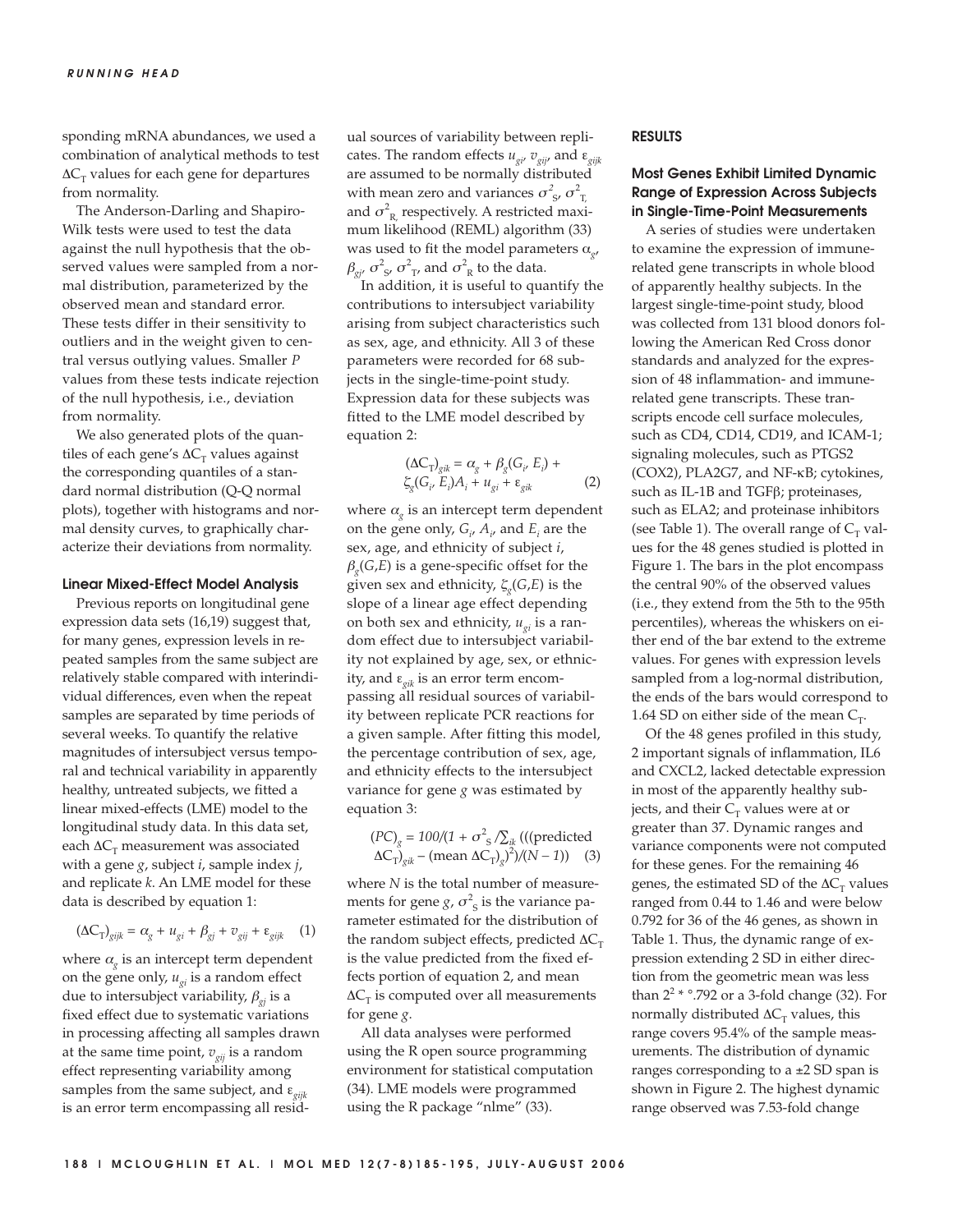Table 1. Genes with detectable expression in healthy blood donor samples, together with statistical summaries of ΔC<sub>T</sub> distribution, expression fold changes corresponding to 2 standard deviations of  $\Delta C_T$  distribution, and P values for normality tests.

| <b>HUGO</b><br>Designation | Gene Name and Aliases                                                                                                   | n     | Mean  | Median | <b>SD</b> | Fold<br>Change<br>$± 2$ SD | Shapiro-<br>Wilk | Anderson-<br>Darling |
|----------------------------|-------------------------------------------------------------------------------------------------------------------------|-------|-------|--------|-----------|----------------------------|------------------|----------------------|
| ADAM17                     | A Disintegrin and Metalloproteinase Domain 17                                                                           | 129   | 18.56 | 18.55  | 0.63      | 2.39                       | 0.7512           | 0.5395               |
| APAF1                      | Apoptotic Protease Activating Factor 1                                                                                  | 131   | 16.46 | 16.48  | 0.54      | 2.13                       | 2.1E-05          | 0.0150               |
| C <sub>1</sub> QA          | Complement Component 1, Q Subcomponent, Alpha                                                                           | 128   | 20.25 | 20.21  | 0.92      | 3.57                       | 0.0939           | 0.0879               |
|                            | Polypeptide                                                                                                             |       |       |        |           |                            |                  |                      |
| CD14                       | CD14 Antigen                                                                                                            | 129   | 13.92 | 14.01  | 0.63      | 2.41                       | 1.1E-05          | 8.0E-07              |
| CD19                       | CD19 Antigen                                                                                                            | 131   | 18.19 | 18.09  | 0.78      | 2.94                       | 1.4E-05          | 1.1E-07              |
| CD4                        | CD4 Antigen                                                                                                             | 131   | 14.80 | 14.84  | 0.49      | 1.98                       | 0.0064           | 3.8E-04              |
| <b>CD86</b>                | CD86 Anitigen; B7-2 Protein                                                                                             | 128   | 17.64 | 17.68  | 0.51      | 2.04                       | 3.1E-05          | 6.6E-04              |
|                            | CD8 Antigen, Alpha Polypeptide, p32                                                                                     | 130   | 15.74 | 15.72  |           |                            |                  |                      |
| CD8A                       |                                                                                                                         |       |       |        | 0.67      | 2.54                       | 0.0653           | 0.8402               |
| <b>CXCL1</b>               | Chemokine (C-X-C Motif) Ligand 1 (GRO-1)                                                                                | 131   | 20.01 | 20.00  | 0.67      | 2.53                       | 0.1150           | 0.1522               |
| <b>CYBB</b>                | Cytochrome B-245 Beta Polypeptide                                                                                       | 130   | 13.98 | 14.02  | 0.57      | 2.21                       | 0.0058           | 0.0542               |
| DPP4                       | Dipeptidylpeptidase IV (CD26)                                                                                           | 131   | 18.33 | 18.35  | 0.61      | 2.34                       | 0.1253           | 0.0602               |
| EGR1                       | Early Growth Response 1                                                                                                 | 130   | 20.42 | 20.49  | 0.65      | 2.47                       | 0.0074           | 0.0013               |
| ELA <sub>2</sub>           | Elastase 2, Neutrophil                                                                                                  | 126   | 19.90 | 19.78  | 1.29      | 5.95                       | 2.1E-04          | 1.4E-04              |
| GCLC                       | Glutamate-Cysteine Ligase, Catalytic Subunit                                                                            | 128   | 18.86 | 18.90  | 0.64      | 2.41                       | 5.6E-07          | 2.9E-05              |
| HMGB1                      | High-Mobility Group Box 1                                                                                               | 130   | 16.28 | 16.25  | 0.69      | 2.59                       | 0.0055           | 0.0524               |
| HMOX1                      | Heme Oxygenase (Decycling) 1                                                                                            | 131   | 16.45 | 16.50  | 0.67      | 2.53                       | 0.0028           | 0.0045               |
| HSPA1A                     | Heat Shock Protein 1A, 70 kDa                                                                                           | 129   | 13.83 | 13.88  | 0.80      | 3.01                       | 3.7E-08          | 1.2E-06              |
| ICAM1                      | Intercellular Adhesion Molecule 1                                                                                       | 131   | 17.68 | 17.71  | 0.55      | 2.15                       | 0.0969           | 0.0514               |
| IFI16                      | Interferon $\gamma$ -Inducible Protein 16                                                                               | 130   | 16.75 | 16.72  | 0.84      | 3.20                       | 0.0441           | 0.1004               |
| IL10                       | Interleukin 10                                                                                                          | 75    | 22.87 | 22.94  | 0.75      | 2.81                       | 9.0E-04          | 0.0070               |
| IL <sub>15</sub>           | Interleukin 15                                                                                                          | 129   | 21.45 | 21.45  | 0.70      | 2.65                       | 0.0051           | 0.0275               |
| IL18                       | Interleukin 18 (Interferon y-Inducing Factor)                                                                           | 130   | 20.05 | 20.05  | 0.54      | 2.11                       | 0.0517           | 0.0625               |
| IL18BP                     | IL-18 Binding Protein                                                                                                   | 131   | 16.74 | 16.72  | 0.44      | 1.84                       | 0.2787           | 0.6132               |
| IL <sub>1</sub> B          | Interleukin $1\beta$                                                                                                    | 130   | 16.67 | 16.67  | 0.79      | 2.99                       | 0.0011           | 0.0200               |
| ILIRI                      | Interleukin 1 Receptor, Type I                                                                                          | 125   | 21.08 | 21.06  | 0.98      | 3.90                       | 0.5969           | 0.9508               |
| <b>IL1RN</b>               |                                                                                                                         | 129   | 16.88 | 16.91  | 0.67      | 2.54                       | 0.1494           | 0.1755               |
|                            | Interleukin 1 Receptor Antagonist                                                                                       | 97    |       | 20.86  |           |                            |                  |                      |
| IL8                        | Interleukin 8                                                                                                           |       | 21.01 |        | 1.46      | 7.53                       | 0.0321           | 0.1185               |
| LTA                        | Lymphotoxin $\alpha$                                                                                                    | 114   | 20.05 | 19.99  | 0.65      | 2.45                       | 3.4E-04          | 0.0014               |
| MMP9                       | Matrix Metalloproteinase 9                                                                                              | 129   | 15.91 | 16.01  | 1.16      | 4.97                       | 3.8E-05          | 1.9E-06              |
| <b>MNDA</b>                | Myeloid Cell Nuclear Differentiation Antigen                                                                            | 130   | 12.54 | 12.51  | 0.64      | 2.44                       | 0.1193           | 0.1563               |
| <b>MPO</b>                 | Myeloperoxidase                                                                                                         | 131   | 21.20 | 21.22  | 0.77      | 2.92                       | 0.7944           | 0.7479               |
| <b>MYC</b>                 | V-myc Avian Myelocytomatosis Viral Oncogene Homolog                                                                     | 130   | 17.23 | 17.22  | 0.63      | 2.38                       | 0.0685           | 0.0705               |
| NFKB1                      | Nuclear Factor of K Light Polypeptide Gene Enhancer in<br><b>B Cells 1 (p105)</b>                                       | 131   | 17.38 | 17.41  | 0.57      | 2.20                       | 0.0178           | 0.0076               |
| PLA2G7                     | Phospholipase A2, Group VII                                                                                             | 126   | 19.36 | 19.36  | 0.69      | 2.60                       | 0.1485           | 0.5492               |
| <b>PLAUR</b>               | Plasminogen Activator, Urokinase Receptor                                                                               | 131   | 15.12 | 15.15  | 0.58      | 2.25                       | 0.0275           | 0.0190               |
| PTGS2                      | Prostaglandin-Endoperoxide Synthase 2 (COX-2)                                                                           | 126   | 16.72 | 16.75  | 0.61      | 2.33                       | 0.0505           | 0.0309               |
| <b>PTPRC</b>               | Protein Tyrosine Phosphatase Receptor, 127 Type C (CD45)                                                                | 11.91 | 11.96 | 0.52   | 2.07      | 0.0410                     | 0.0165           |                      |
| SERPINA1                   | Serine (or Cysteine) Proteinase Inhibitor, Clade A, Member<br>1 (Alpha 1 Anti-Trypsin)                                  | 131   | 13.26 | 13.27  | 0.66      | 2.50                       | 0.0100           | 0.0092               |
| SERPINE1                   | Serine (or Cysteine) Proteinase Inhibitor, Clade E<br>(Ovalbumin), Member 1 (Plasminogen Activator<br>Inhibitor Type 1) | 101   | 22.38 | 22.44  | 0.89      | 3.43                       | 0.0014           | 0.0015               |
| SERPING1                   | Serine (or Cysteine) Proteinase Inhibitor, Clade G (C1<br>Inhibitor), Member 1 (Angioedema, Hereditary)                 | 130   | 19.20 | 19.29  | 1.20      | 5.25                       | 3.2E-04          | 6.0E-05              |
| <b>TGFB1</b>               | Transforming Growth Factor $\beta$ 1                                                                                    | 130   | 13.14 | 13.16  | 0.44      | 1.83                       | 0.0115           | 0.0141               |
| TIMP1                      | Tissue Inhibitor of Matrix Metalloproteinase 1                                                                          | 131   | 15.02 | 15.09  | 0.57      | 2.19                       | 1.1E-05          | 4.2E-06              |
| TLR <sub>2</sub>           | Toll-Like Receptor 2                                                                                                    | 130   | 16.07 | 16.13  | 0.63      | 2.38                       | 0.0058           | 0.0015               |
| <b>TNF</b>                 | <b>Tumor Necrosis Factor</b>                                                                                            | 124   | 20.67 | 20.55  | 0.98      | 3.90                       | 1.1E-05          | 3.4E-04              |
| TNFSF <sub>5</sub>         | Tumor Necrosis Factor (Ligand) Superfamily, Member 5                                                                    | 131   | 17.69 | 17.67  | 0.63      | 2.38                       | $1.5E-14$        | $1.5E-10$            |
|                            | (CD40 Ligand)                                                                                                           |       |       |        |           |                            |                  |                      |
| <b>TNFSF6</b>              | Tumor Necrosis Factor (Ligand) Superfamily, Member<br>6 (Fas Ligand)                                                    | 126   | 20.41 | 20.35  | 0.74      | 2.80                       | 4.7E-04          | 0.0021               |

<sup>n</sup> is the number of samples having detectable expression for the gene in at least 3 of 4 replicate RT–PCR reactions. Mean and SD are estimated by maximum likelihood for genes where any replicates fall below the detection threshold ( $C_7$  > 37).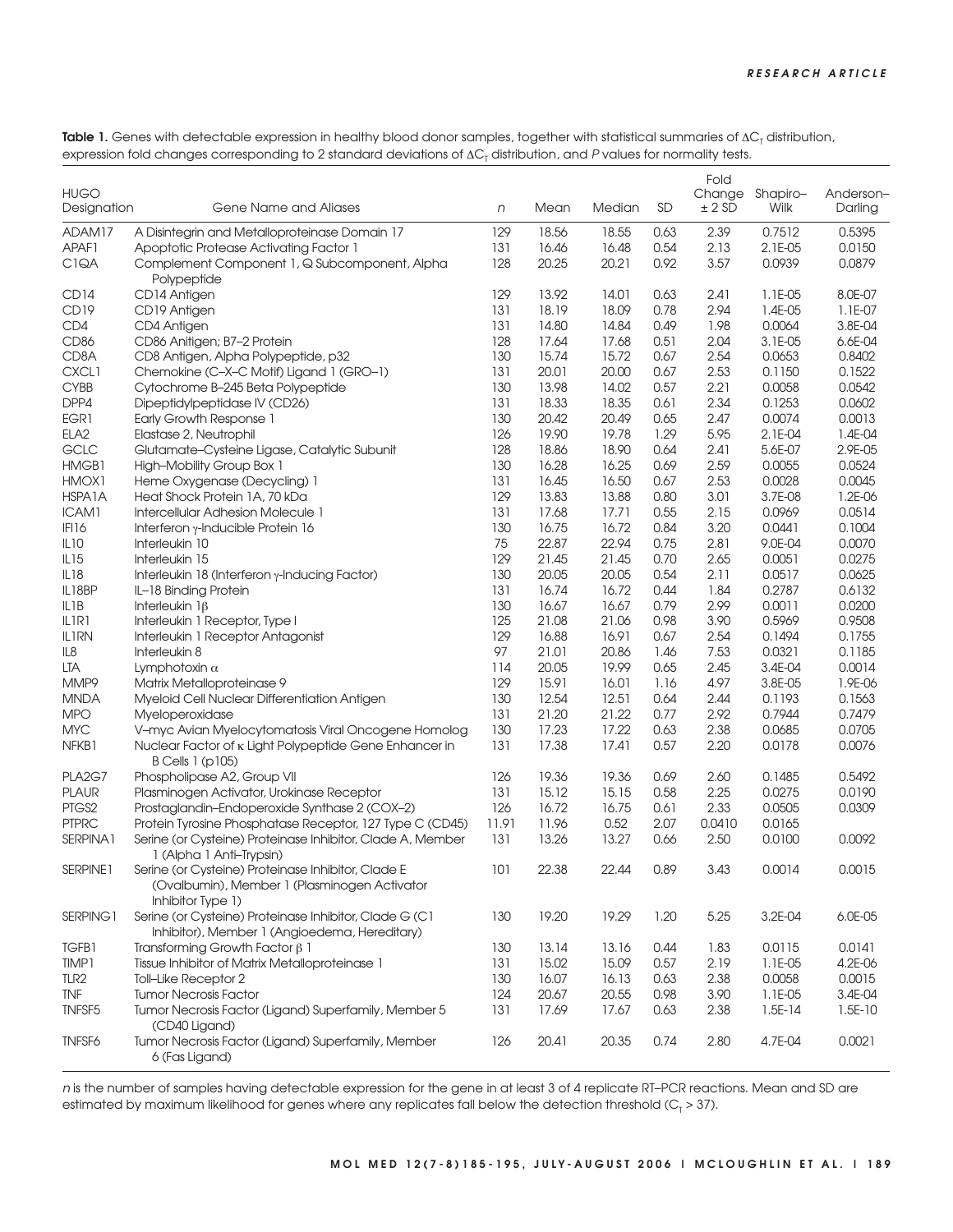



units for IL-8. The SDs of  $\Delta C_T$  values were independent of the mean  $\Delta C_T$ , indicating that the dynamic ranges did not depend on a gene's expression level.

# **The Majority of Genes Have Expression Values following Log-Normal Distributions**

Commonly used parametric tests for differential gene expression between

groups of samples, such as *t* tests and analysis of variance, are based partly on the assumption that the values being compared are sampled from normal distributions. Although it is commonly asserted that transcription levels of many genes are log-normally distributed (28,29), it is important to test this assumption to use such tests for disease diagnosis and detection. The majority





of expressed transcripts followed approximately log-normal distributions, according to the Anderson-Darling and Shapiro-Wilk tests (Table 1, Figure 3). The gene most closely following a normal distribution of  $\Delta C_T$  values was IL1R1 (Figure 3A), with an Anderson-Darling *P* value of 0.945. Among the 46 genes tested, 34 had *P* values greater than 0.001. All genes had unimodal distributions; the deviations from normality involved moderate degrees of left or right skewness, and/or heavy or light tails. Although these departures were not dramatic, they will need to be incorporated into the predicted error rates for diagnostic tests based on expression of these genes.

Of the 48 genes shown in Table 1, the gene deviating most from a normal distribution of  $\Delta C_T$  values was TNFSF5 (CD40 ligand, Figure 3B), with an Anderson-Darling *P* value of  $1.52 \times 10^{-10}$ . The observed distribution is characterized by a heavy tail and large  $\Delta C_T$ , suggesting the presence of a subpopulation with an unusually low expression level of this gene.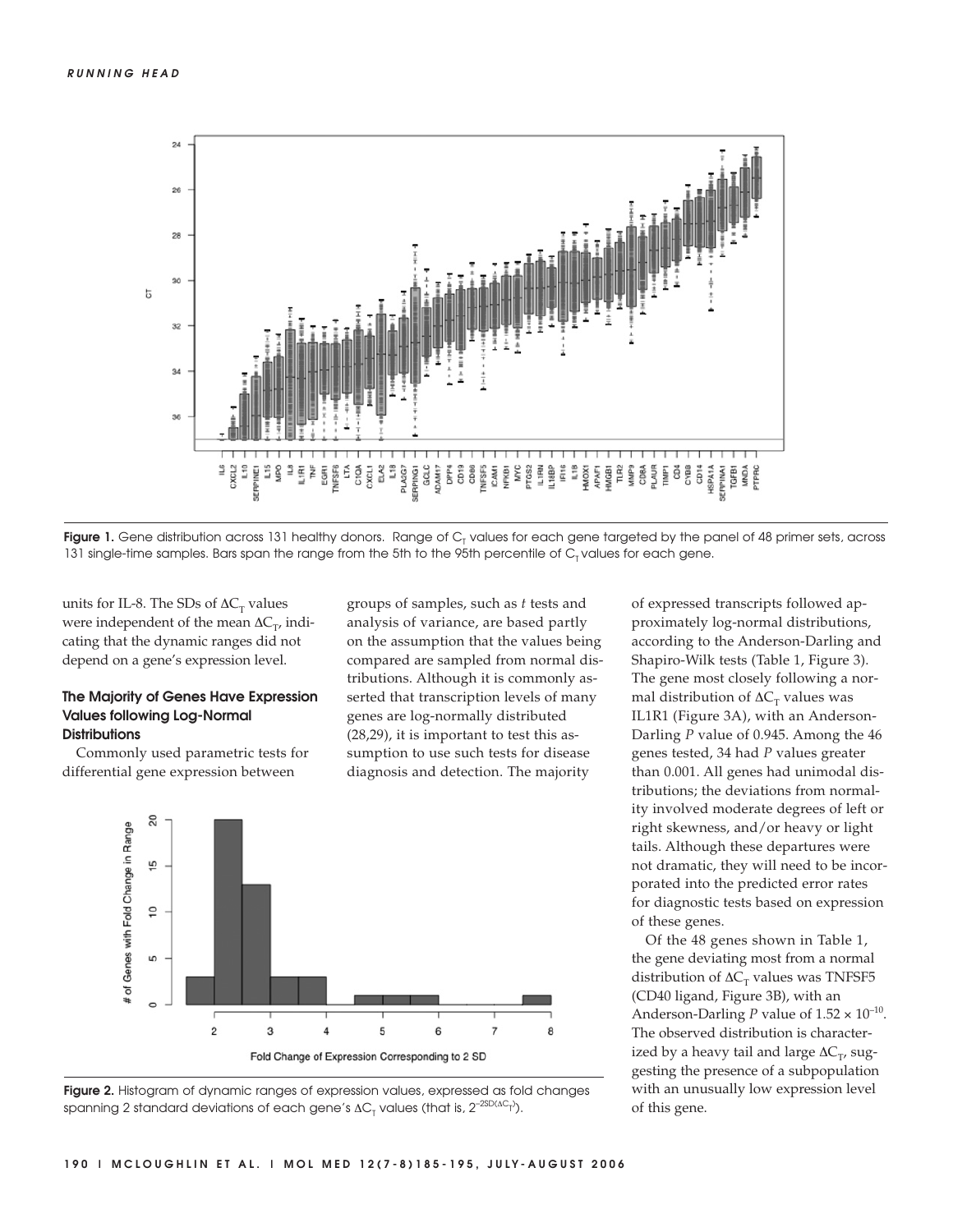

**Figure 3.** Q-Q normal plots and histograms of  $\Delta C<sub>T</sub>$  values for the genes deviating least and most from a normal distribution (IL1R1 in Figure 3A and TNFSF5 in Figure 3B, respectively), according to the Anderson-Darling test. Unit diagonals and normal density curves are drawn on the Q-Q normal plots and histograms, respectively, for comparison with a normal distribution with the same mean and variance as observed. P values computed by the Anderson-Darling normality test are shown above each histogram.

# **Minor Variations in Expression May Be Based on Sex, Ethnicity, and Age**

Table 2 shows the contributions of sex, age, and ethnicity on interindividual variation estimated by the LME model (equation 2). For the 43 genes examined, the observed effects of sex, ethnicity, and age were small. Only 10 genes had contributions from these effects, explaining more than 20% of the intersubject variance; the maximum contribution was only 27.9% for NFKB1. For most genes, sex effects accounted for most of this contribution. Fifteen genes showed significant sex differences (unadjusted *P* value < 0.05), but the largest fold change from women to men was only 1.62 for TNFSF6. Likewise, only moderate ethnicity effects were observed. Five genes (MPO, MYC, TNFSF6, ELA2, and HMGB1) showed significant differential expression between white (non-Hispanic) and Hispanic subjects, with the largest change being a 2.5-fold overexpression of ELA2 in Hispanic women relative to white women.

Age effects were difficult to measure in this data set, due to the markedly different age distributions between the female and male blood donors. Male blood donors had a median age of 53 years, compared with 43 years for females. Therefore, sex and age effects are potentially confounded. The LME model defined in equation 2 addresses the confounding factors by fitting the  $\Delta C_T$  versus age data to different slopes for each sex/ethnicity combination. According to the LME model, 3 genes (IL18, ELA2, and C1QA) had significant age effects for at least 1 sex/ethnicity combination. For all 3 of these genes, the fitted slopes were markedly different between sexes. For example, age had virtually no effect on IL18 expression in white men, whereas in white women the slope corresponded to a 2-fold increase from age 23 to age 69. Similarly, the fitted slopes suggest dramatic differences in age effects among ethnicities. Overall, the size of the sample is too small to reliably estimate ethnic differences.

# **Variation of Expression within Subjects Over Time Is Limited**

To compare the contributions of intersubject, temporal, and technical components to the overall variation in gene expression, we fitted the LME model (equation 1) to the longitudinal set of measurements described in "Materials and Methods." For this data set, we fitted the model for each of 29 genes with detectable expression in at least 90% of the samples to obtain, for each gene, a set of variance parameters  $\sigma_{S'}^2$ ,  $\sigma_{T'}^2$  and  $\sigma_{R}^2$ . These are approximate estimates of the contributions to the total variance from intersubject variation, variation among samples taken at different times from each subject, and residual variation between replicate reactions, respectively.

The results of the initial LME model analysis are summarized in Figure 4, which shows the fitted standard error parameters  $\sigma_{s}^2$ ,  $\sigma_{T}^2$ , and  $\sigma_{R}^2$  for each gene. For 6 of the 29 genes examined (CD19, TNFSF13B, HMOX1, C1QA, CD8A, and CD4), intersubject variation comprised more than 50% of the total variance of  $\Delta C_T$  values. For the remaining 23 genes, variation between samples taken at different times was the largest component. However, the magnitude of the temporal variation was limited; the parameter  $\sigma$ <sub>T</sub> ranged from 0.36  $\Delta C$ <sub>T</sub> units for the gene PTPRC to 0.72  $\Delta C_{\tau}$  units for MMP9. The dynamic ranges corresponding to  $2\sigma_r$  ranged from 1.66- to 2.72-fold change units. Because measurements from samples taken over a period of 8 months may be subject to several sources of technical variation (for example, instrument calibration, reagent lots, and variations in sample handling), these ranges can be considered upper limits on the true temporal variation of expression for the genes analyzed.

# **LPS Stimulation Induces Transient Gene Expression Changes in Excess of Natural Variation**

To demonstrate that changes marked beyond the normal reference range occur, gene expression was measured in blood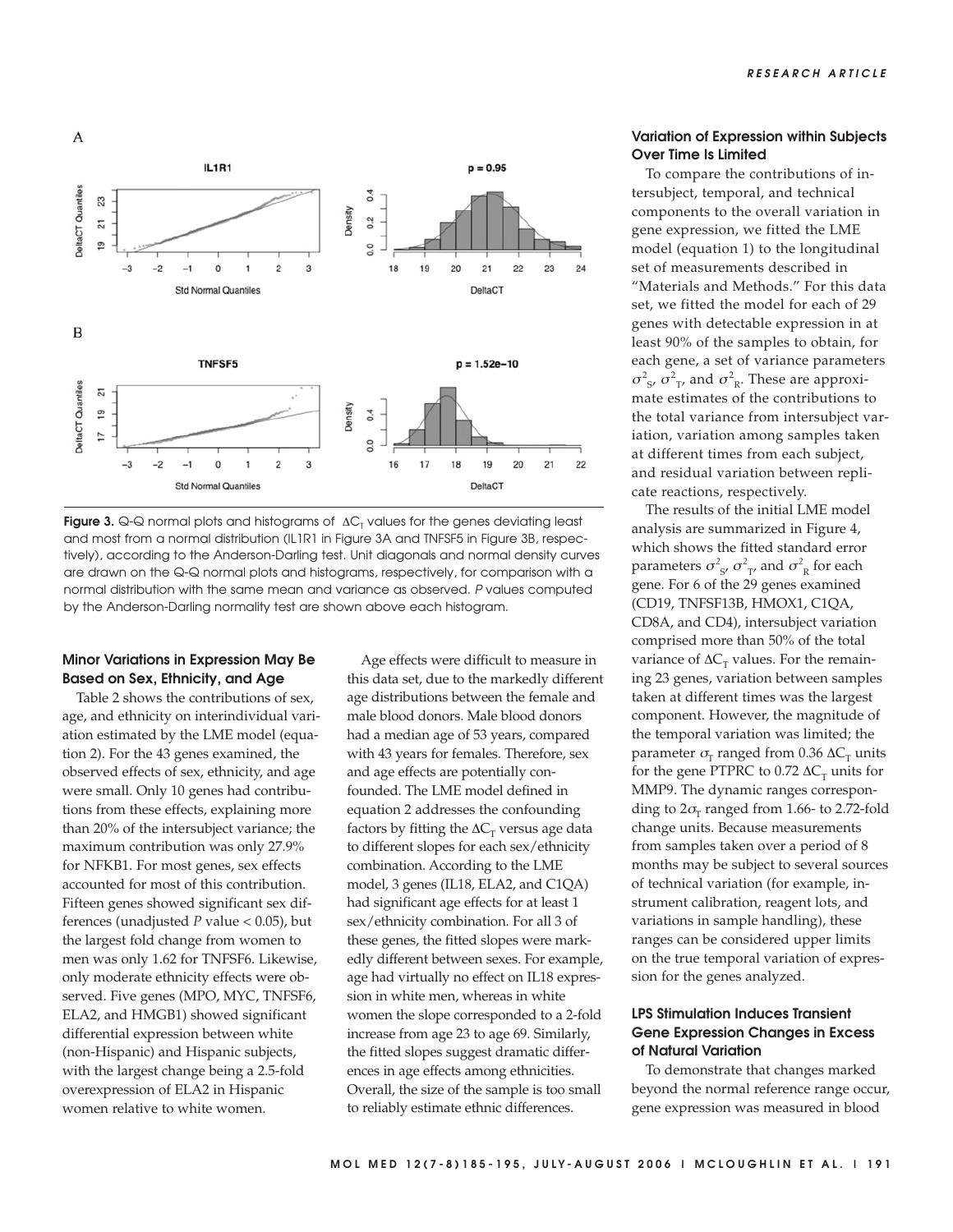Table 2. Sex, age, and ethnicity (fixed effect) contributions to intersubject variation for 43 genes, in decreasing order of percentage of variance explained (equation 3).

|                           | Percent of            | P Values for Effect |                  |                  |                  |                  |                  |                  | <b>Fold Change</b><br>Corresponding<br>to Effect |                       |                | <b>Fold Change</b><br>Corresponding<br>to Age Difference<br>(69 vs. 23 years) |                |                                      |         |
|---------------------------|-----------------------|---------------------|------------------|------------------|------------------|------------------|------------------|------------------|--------------------------------------------------|-----------------------|----------------|-------------------------------------------------------------------------------|----------------|--------------------------------------|---------|
|                           | Variance<br>Explained |                     |                  | Sex              |                  | Sex              | Ethnicity        | $Sex +$          | <b>WM</b>                                        | <b>HF</b>             | <b>HM</b>      |                                                                               |                |                                      |         |
|                           | by Sex, Age,          |                     |                  | $\ddot{}$        |                  | $+$              | $\ddot{}$        | Ethnicity        | VS.                                              | VS.                   | VS.            |                                                                               |                |                                      |         |
| Gene                      | and Ethnicity         | Sex                 | Ethnicity        | Ethnicity        | Age              | Age              | Age              | + Age            | WF                                               | WF                    | WF             | WF                                                                            | <b>WM</b>      | HF                                   | HM      |
| NFKB1                     | 27.90                 | 0.0022              | 0.7083           | 0.1098           | 0.3335           | 0.0553           | 0.1896           | 0.2572           | 1.35                                             | $-1.04$               | $-1.03$        | $-1.29$                                                                       | $-2.48$        | 1.32                                 | 1.43    |
| <b>MPO</b>                | 27.74                 | 0.0128              | 0.0005           | 0.0116           | 0.2260           | 0.3535           | 0.8682           | 0.0909           | 1.42                                             | 1.82                  | 1.31           | 1.57                                                                          | 1.00           | 1.43                                 | 4.48    |
| <b>IL18</b>               | 27.46                 | 0.0220              | 0.6228           | 0.9333           | 0.0119           | 0.0468           | 0.9150           | 0.1023           | 1.25                                             | 1.06                  | 1.30           | 1.97                                                                          | $-1.02$        | 1.88                                 | 2.77    |
| <b>MYC</b>                | 26.91                 | 0.0180              | 0.0132           | 0.7298           | 0.5240           | 0.1344           | 0.9658           | 0.1843           | 1.31                                             | $-1.42$               | $-1.17$        | $-1.21$                                                                       | $-2.19$        | $-1.24$                              | 1.23    |
| <b>TGFB1</b>              | 25.88                 | 0.0121              | 0.0726           | 0.5024           | 0.5696           | 0.0809           | 0.3451           | 0.1967           | 1.22                                             | $-1.18$               | $-1.07$        | -1.13                                                                         | $-1.84$        | 1.21                                 | 1.47    |
| <b>TNFSF6</b>             | 23.90                 | 0.0008              | 0.0344           | 0.0123           | 0.1039           | 0.0892           | 0.8499           | 0.4898           | 1.62                                             | 1.39                  | 1.17           | 1.78                                                                          | $-1.28$        | 1.61                                 | 1.32    |
| LTA                       | 23.87                 | 0.0179              | 0.8223           | 0.0131           | 0.4992           | 0.1109           | 0.9253           | 0.4470           | 1.32                                             | $-1.03$               | $-1.33$        | $-1.22$                                                                       | $-2.32$        | $-1.17$                              | $-1.27$ |
| ELA <sub>2</sub>          | 23.65                 | 0.3536              | 0.0013           | 0.0998           | 0.0262           | 0.2949           | 0.1695           | 0.0889           | 1.24                                             | 2.53                  | 1.50           | 4.21                                                                          | 1.78           | 1.09                                 | 6.94    |
| CD <sub>86</sub>          | 21.03                 | 0.0289              | 0.2781           | 0.4782           | 0.1418           | 0.1509           | 0.3672           | 0.3403           | 1.24                                             | 1.13                  | 1.23           | 1.47                                                                          | -1.11          | 2.12                                 | 2.42    |
| CD <sub>14</sub>          | 20.75                 | 0.0066              | 0.9157           | 0.1150           | 0.1484           | 0.4972           | 0.0631           | 0.6869           | 1.42                                             | $-1.02$               | $-1.05$        | $-1.65$                                                                       | $-2.24$        | 1.64                                 | 1.71    |
| C <sub>1</sub> QA         | 19.11                 | 0.9650              | 0.2648           | 0.7856           | 0.0458           | 0.1489           | 0.0286           | 0.0015           | 1.01                                             | 1.25                  | 1.15           | 2.51                                                                          | 1.07           | $-1.89$                              | 9.27    |
| GCLC                      | 19.04                 | 0.1281              | 0.0510           | 0.4470           | 0.1961           | 0.5864           | 0.4943           | 0.1936           | 1.19                                             | 1.31                  | 1.33           | 1.51                                                                          | 1.21           | 2.10                                 | $-1.66$ |
| HSPA1A                    | 18.91                 | 0.0208              | 0.3329           | 0.8448           | 0.2111           | 0.5560           | 0.1404           | 0.3747           | 1.37                                             | $-1.17$               | 1.12           | $-1.58$                                                                       | $-2.09$        | 1.46                                 | 2.47    |
| <b>TNF</b>                | 18.22                 | 0.0489              | 0.6451           | 0.2638           | 0.6774           | 0.8716           | 0.0660           | 0.4877           | 1.44                                             | $-1.11$               | $-1.14$        | $-1.23$                                                                       | -1.11          | 3.34                                 | 1.59    |
| HMGB1                     | 17.72                 | 0.0630              | 0.0047           | 0.1891           | 0.2164           | 0.3968           | 0.6109           | 0.9320           | 1.24                                             | 1.50                  | 1.39           | 1.48                                                                          | 1.05           | 1.16                                 | $-1.31$ |
| <b>CYBB</b>               | 17.34                 | 0.0223              | 0.9489           | 0.3272           | 0.9352           | 0.2462           | 0.1217           | 0.5252           | 1.31                                             | $-1.01$               | 1.05           | 1.03                                                                          | $-1.56$        | 2.17                                 | 2.22    |
| SERPINA1                  | 17.27                 | 0.0730              | 0.2471           | 0.9965           | 0.2167           | 0.5933           | 0.0938           | 0.5365           | 1.28                                             | $-1.21$               | 1.06           | $-1.59$                                                                       | $-2.06$        | 1.66                                 | 2.28    |
| MMP9                      | 16.14                 | 0.1858              | 0.1057           | 0.3289           | 0.1730           | 0.6537           | 0.5372           | 0.3199           | 1.36                                             | $-1.57$               | 1.34           | $-2.39$                                                                       | $-3.46$        | $-1.31$                              | 2.56    |
| <b>CXCL1</b>              | 15.91                 | 0.1965              | 0.1305           | 0.5228           | 0.3722           | 0.4229           | 0.1961           | 0.4267           | 1.18                                             | $-1.26$               | 1.09           | $-1.36$                                                                       | -1.94          | 1.46                                 | 2.02    |
| EGR1                      | 15.53                 | 0.0263              | 0.3387           | 0.4572           | 0.2550           | 0.0909           | 0.6418           | 0.2217           | 1.33                                             | $-1.15$               | $-1.04$        | 1.48                                                                          | -1.44          | 1.16                                 | 1.54    |
| IL15                      | 15.44                 | 0.4922              | 0.0501           | 0.0862           | 0.3364           | 0.9222           | 0.3302           | 0.2744           | 1.10                                             | 1.37                  | $-1.03$        | 1.42                                                                          | 1.36           | 2.45                                 | $-1.15$ |
| DPP4                      | 15.00                 | 0.2114              | 0.4354           | 0.4450           | 0.1223           | 0.6509           | 0.1781           | 0.5079           | 1.15                                             | $-1.11$               | -1.14          | $-1.63$                                                                       | $-1.95$        | 1.18                                 | $-1.70$ |
| CD4                       | 14.86                 | 0.0816              | 0.4197           | 0.3359           | 0.9445           | 0.0935           | 0.4285           | 0.4223           | 1.19                                             | $-1.10$               | $-1.11$        | 1.02                                                                          | $-1.77$        | 1.42                                 | 1.34    |
| HMOX1                     | 14.81                 | 0.0587              | 0.8654           | 0.6194           | 0.2167           | 0.0801           | 0.9441           | 0.0954           | 1.27                                             | $-1.03$               | 1.10           | 1.53                                                                          | -1.44          | 1.59                                 | 3.05    |
| PLA2G7                    | 14.20                 | 0.0865              | 0.9282           | 0.7051           | 0.4431           | 0.8269           | 0.0575           | 0.6794           | 1.27                                             | 1.02                  | 1.17           | $-1.34$                                                                       | $-1.49$        | 2.31                                 | 3.07    |
| <b>PLAUR</b>              | 13.46                 | 0.2046              | 0.4947           | 0.9590           | 0.4582           | 0.2254           | 0.6593           | 0.1645           | 1.17                                             | $-1.10$               | 1.07           | $-1.28$                                                                       | $-2.15$        | $-1.02$                              | 1.83    |
| TIMP1                     | 13.33                 | 0.0658              | 0.5106           | 0.2000           | 0.4669           | 0.1399           | 0.8392           | 0.3714           | 1.23                                             | $-1.09$               | $-1.17$        | 1.25                                                                          | -1.44          | 1.37                                 | 1.51    |
| CD8A                      | 13.23                 | 0.0412              | 0.1604           | 0.8832           | 0.2939           | 0.7299           | 0.4394           | 0.8534           | 1.30                                             | 1.24                  | 1.56           | -1.44                                                                         | $-1.24$        | 1.05                                 | 1.44    |
| ADAM17                    | 12.71                 | 0.1919              | 0.8616           | 0.6441           | 0.1633           | 0.2687           | 0.7874           | 0.7724           | 1.15                                             | 1.02                  | 1.29           | 1.49                                                                          | $-1.01$        | 1.68                                 | 1.37    |
| <b>PTPRC</b>              | 12.65                 | 0.0279              | 0.7490           | 0.7072           | 0.5853           | 0.4100           | 0.2291           | 0.5759           | 1.24                                             | 1.04                  | 1.20           | $-1.15$                                                                       | $-1.53$        | 1.41                                 | 1.53    |
| PTGS2                     | 12.55                 | 0.0630              | 0.9846           | 0.6788           | 0.0812           | 0.9289           | 0.1552           | 0.9724           | 1.28                                             | $-1.00$               | 1.15           | $-1.87$                                                                       | $-1.79$        | 1.17                                 | 1.18    |
| <b>IL1RN</b>              | 12.41                 | 0.3848              | 0.0842           | 0.1495           | 0.1451           | 0.6460           | 0.1061           | 0.8547           | $-1.13$                                          | $-1.33$               | $-1.03$        | $-1.73$                                                                       | $-1.38$        | 1.48                                 | 2.18    |
| ICAM1                     | 11.99                 | 0.2755              | 0.2793           | 0.7173           | 0.4375           | 0.4882           | 0.2839           | 0.3328           | 1.13                                             | $-1.16$               | 1.06           | $-1.27$                                                                       | $-1.68$        | 1.31                                 | 2.10    |
| APAF1                     | 11.91                 | 0.0852              | 0.8732           | 0.8466           | 0.8508           | 0.4636           | 0.0957           | 0.6159           |                                                  | $1.20 - 1.02$         | 1.13           | $-1.05$                                                                       | $-1.38$        | 1.96                                 | 1.06    |
|                           |                       |                     |                  |                  |                  |                  |                  |                  |                                                  |                       |                |                                                                               |                |                                      |         |
| <b>MNDA</b>               | 11.64                 | 0.0662              | 0.9441           | 0.3044           | 0.5092<br>0.6556 | 0.6863           | 0.3526           | 0.3483<br>0.4857 |                                                  | 1.24 -1.01            | $-1.03 - 1.23$ |                                                                               | $-1.46$ 1.28   |                                      | 2.29    |
| IL18BP                    | 10.94                 | 0.1220              | 0.0913           | 0.1308           |                  | 0.3362           | 0.4393           |                  | 1.14                                             | 1.18<br>$-1.21 -1.41$ | 1.06           | $-1.11$                                                                       | $-1.20$        | 1.45                                 | 1.62    |
| SERPING1                  | 10.70                 | 0.4339              | 0.2313           | 0.9868           | 0.5224           | 0.9825           | 0.7008           | 0.2993           |                                                  |                       |                | $-1.69 - 1.52$                                                                | $-1.49 - 1.03$ |                                      | 5.36    |
| IL1R1                     | 10.49                 | 0.1039              | 0.7632           | 0.9654           | 0.7602           | 0.3975           | 0.2078           | 0.9550           |                                                  | $1.34 - 1.07$         |                | $1.28 - 1.16$                                                                 | $-2.00$        | 2.25                                 | 1.40    |
| IL <sub>1</sub> B         | 10.09                 | 0.6746              | 0.3584           | 0.4113           | 0.3254           | 0.7338           | 0.1561           | 0.9919           |                                                  | $-1.07 - 1.19$        |                | $1.01 - 1.52$                                                                 | $-1.84$        | 1.68                                 | 1.40    |
| TLR <sub>2</sub>          | 9.82                  | 0.2787              | 0.6278           | 0.5153           | 0.7197           | 0.1332           | 0.2841           | 0.8863           | 1.15                                             | 1.08                  | 1.06           | 1.14                                                                          | $-1.77$        | 2.05                                 | 1.16    |
| TNFSF5                    | 9.48                  | 0.3867              | 0.3648           | 0.1478           | 0.0599           | 0.4390           | 0.3545           | 0.6951           | 1.12                                             | 1.16                  | $-1.12 -2.01$  |                                                                               |                | $-1.39 - 1.19 - 1.18$                |         |
| IFI16<br>CD <sub>19</sub> | 6.46<br>5.24          | 0.5860<br>0.1827    | 0.6442<br>0.4304 | 0.5085<br>0.1925 | 0.2437<br>0.3513 | 0.8924<br>0.1437 | 0.4439<br>0.4404 | 0.9634<br>0.5098 | 1.09<br>1.23                                     | 1.09<br>1.16          | $-1.03$ 1.48   | $-1.02 - 1.62$                                                                | $-1.74$        | $1.00 - 1.02$<br>$-1.51 -1.11 -1.25$ |         |
|                           |                       |                     |                  |                  |                  |                  |                  |                  |                                                  |                       |                |                                                                               |                |                                      |         |

Values were computed only for white and Hispanic subjects for whom sex and age were recorded ( $n = 68$ ). Unadjusted P values are shown for each effect, including interaction terms, and underlined (together with corresponding fold changes) when < 0.05. Fold changes for sex and ethnicity effects are computed by raising 2 to the power of the corresponding ΔC<sub>T</sub> effect terms; for age effects, they are computed by multiplying the corresponding slope effect by the range of ages in the sample (69 - 23) and then exponentiating. HF indicates Hispanic female; HM, Hispanic male; WF, white female; WM, white male.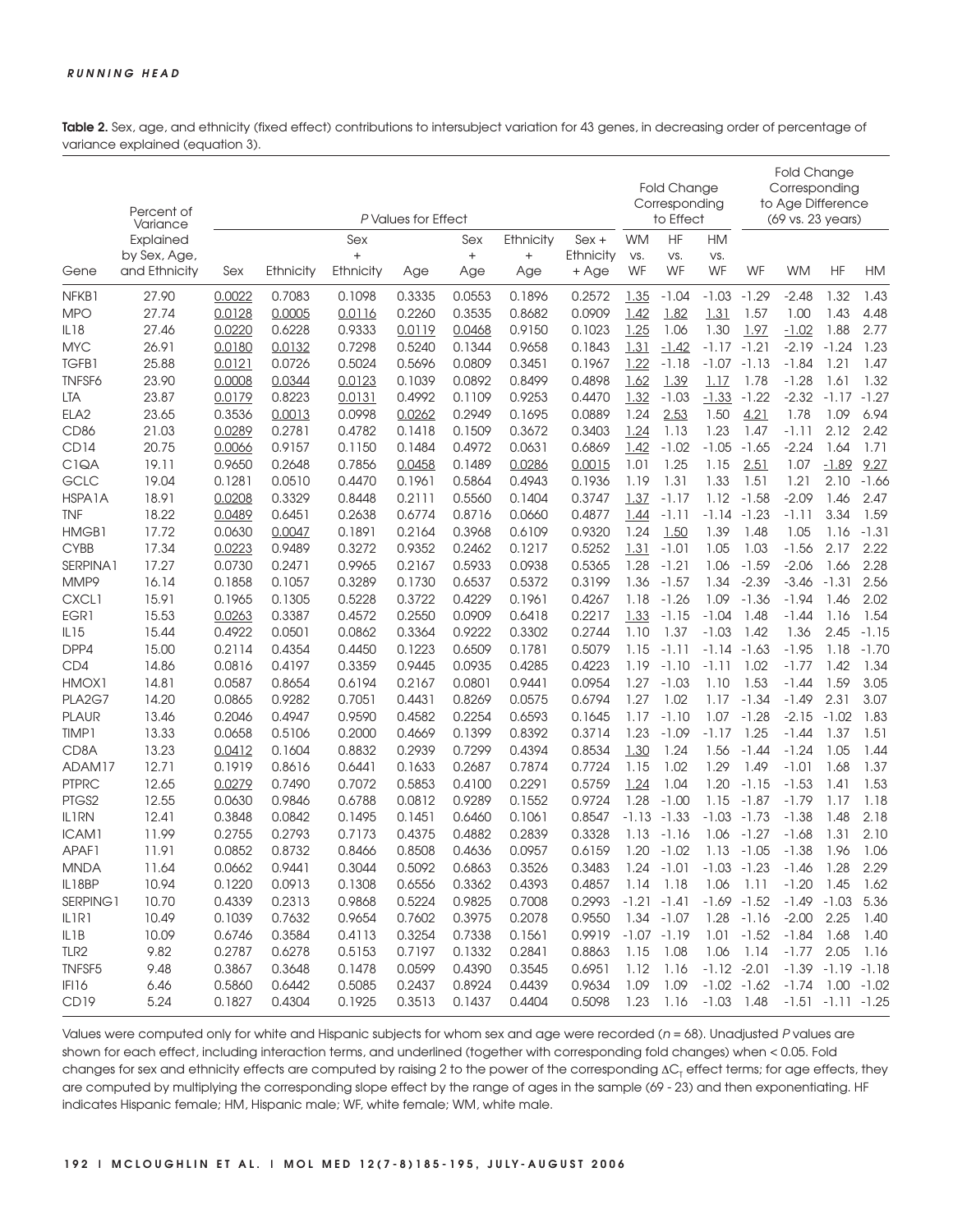



collected from healthy subjects injected with LPS. Healthy subjects who receive an injection of LPS experience mild fever and flu-like symptoms that subside within 24 h (35). Figure 5 shows the expression of a subset of genes with significant changes at any time point after LPS injection. Reference ranges (mean ± 2 SD) for healthy subjects are indicated by dashed lines. The plotted  $\Delta \Delta C_{\text{T}}$  values are computed relative to the mean  $\Delta C_T$ for the apparently healthy blood donors. Individual time courses are shown for each subject. Twenty-seven genes had significant changes in expression in LPSinjected subjects at any time postinfusion

relative to apparently healthy blood donors, with adjusted false discovery rates of less than 5%. Each of these genes had pre-injection expression levels within the normal reference range for apparently healthy blood donors; each showed increased or decreased expression at 2 and/or 5 h postinfusion; and most returned to the normal expression range by 21 h after infusion. Fifteen genes increased or decreased expression by a factor greater than 10-fold, and 2 (MMP9 and IL1RN) increased more than 90-fold (Figure 5). Because the innate immune system's immediate response to LPS infusion is the production of inflammatory

mediators by monocytes, it is not surprising that the genes showing substantial increases in expression include cytokines and chemokines associated with the monocyte/macrophage lineage, such as TNF, IL1B, CXCL1, and IL18. Key cellsurface markers (ICAM1, CD14) and signaling molecules (PTGS2/COX-2) also respond. Interestingly, the anti-inflammatory regulator IL1RN, which blocks the binding of IL1 to its receptor, was 1 of the 2 most overexpressed genes. This fits with the premise that inflammatory processes are tightly regulated by coordinated expression of pro-inflammatory and antiinflammatory factors. These include genes with significant decreases in expression such as PLA2G7 and TNFSF5 (CD40 ligand) (see Figure 5).

#### **DISCUSSION**

The studies reported here are an initial step toward establishing normal reference ranges for the expression of genes related to inflammation and immunity. Several key observations emerged. First, the dynamic range of expression of most immune response genes is relatively limited among apparently healthy subjects. Second, expression levels for most genes analyzed are approximately log-normally distributed. Third, individuals exposed to bacterial endotoxin have gene expression profiles that are easily (albeit transiently) distinguished from those of an apparently healthy population. In developing the methods for these studies, it was also observed that multiple technical factors, including sample handling procedures, PCR reagents, and instrument calibration, contribute to the overall variation, which must be carefully controlled. Taken together, these observations support both the usefulness and practicality of establishing normal reference ranges for gene expression assays related to immune system function.

A variety of biological factors may contribute to the variation of expression observed in apparently healthy subjects (18). In general, these factors can be divided into intrinsic (for example, age, sex, genetics) and extrinsic (for example,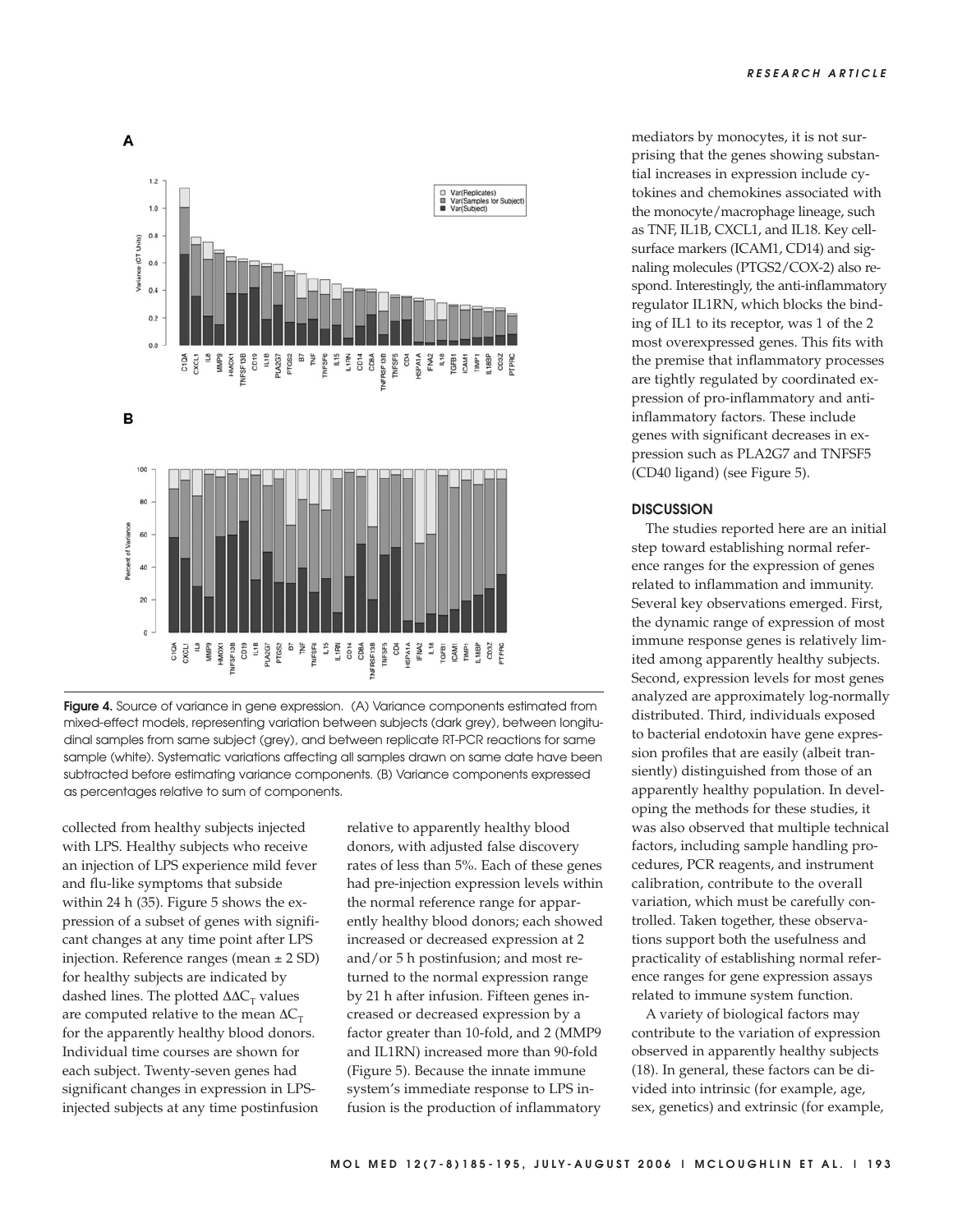

**Figure 5.** Time course of expression for 12 genes with significant responses to LPS infusion in 3 healthy male subjects. Whole blood was sampled at pre-LPS (0 h) and 2, 5 and 21 h post-LPS infusion. Gene expression is plotted as  $\Delta C_{\tau}$  values relative to mean  $\Delta C_{\tau}$  for healthy blood donors, with points and lines colored by subject. Mean and mean ± 2 SD are indicated by horizontal dashed lines.  $\Delta C_T$  scale is inverted, so upward direction corresponds to increasing expression.

inflammatory, autoimmune disease, cancer, infections, and metabolism) factors. The apparently healthy blood donor population studied here may have included individuals with subacute illnesses or chronic conditions that contributed to the variability in expression of some immune response genes. Many chronic inflammatory and atopic diseases, such as arthritis, asthma, ulcers, gastritis, and allergies, are highly prevalent in the U.S. adult population, with frequencies ranging from 7% to 27% (36). Nonetheless, individuals with these conditions are deemed "healthy" and permitted to donate blood, provided these "chronic conditions are bring treated and the condition is under control," and they "feel well and are able to perform normal activities" (30).

Atherosclerosis is another highly prevalent condition which develops over several years and is asymptomatic in its early or even late stages. Several studies have demonstrated an elevation of C-reactive protein and other markers of inflammation in early stages of cardiovascular

disease (37,38). Chronic infections with viruses (cytomegalovirus, Epstein-Barr virus, genital herpes, and human papillomavirus), bacteria (*Helicobacter pylori*), and protozoans (*Toxoplasma gondii* ) also are common in the U.S. population, but do not consistently produce symptoms in immunocompetent persons. Periodic reactivation and suppression of these infections may account for some of the background variation in immune response gene expression. Dietary influences on immune system gene expression may include consumption of omega-3 fatty acids, arginine, and other nutrients as well as vegetarian diets (39,40).

Age, sex, and ethnicity also may contribute to the intersubject variation observed for several transcripts. However, the contributions of these factors appeared to be modest in the present study. Variations associated with age and sex have been previously reported (18,41,42), with some sex differences being directly attributable to differences in sex chromosomes (18). Several studies (18,42) have observed individual differences in interferon-responsive genes among individuals, suggesting further stratification in an apparently normal healthy subject group. Larger studies specifically targeting some of these factors are needed to elucidate the effects so that populations can be stratified for more precise diagnostic resolution.

Intrinsic and extrinsic factors can also alter the proportions of blood cell types such as neutrophils, monocytes, and lymphocytes, as well as the relative expression of individual transcripts within each cell type. These effects combine to produce the observed variation in transcript abundances in whole blood. The individual contributions of cell populations and gene regulation within cell types could be examined using flow cytometry combined with QRT-PCR, and deserve further study.

Given the variety of factors that can affect the expression of immune response genes in a blood donor population, it is remarkable that the overall dynamic range of expression is not wider than observed in the present study, whereas larger, up to 90-fold, but transient changes can be induced by the severe acute inflammatory stimulus LPS. In other diseases, such as rheumatoid arthritis and lupus, differences in gene expression from apparently healthy normals are more modest, 2- to 5-fold (43). These observations support the view that expression of these genes is maintained within limits by regulatory mechanisms, possibly to reduce the danger of tissue damage from constant activation of immune responses, while allowing appropriate responses to infectious threats. The limited dynamic range observed supports the development of expressionbased diagnostics, allowing expression outside the normal reference range to indicate the presence of infections, cancer, or indolent autoimmune diseases.

Molecular diagnostics, including those based on gene expression, are increasingly being applied in the clinic (44,45). These tests have improved the selection of therapies, as well as dosage and treatment schedule. In addition, "treat-to-normal" strategies are routinely used in major